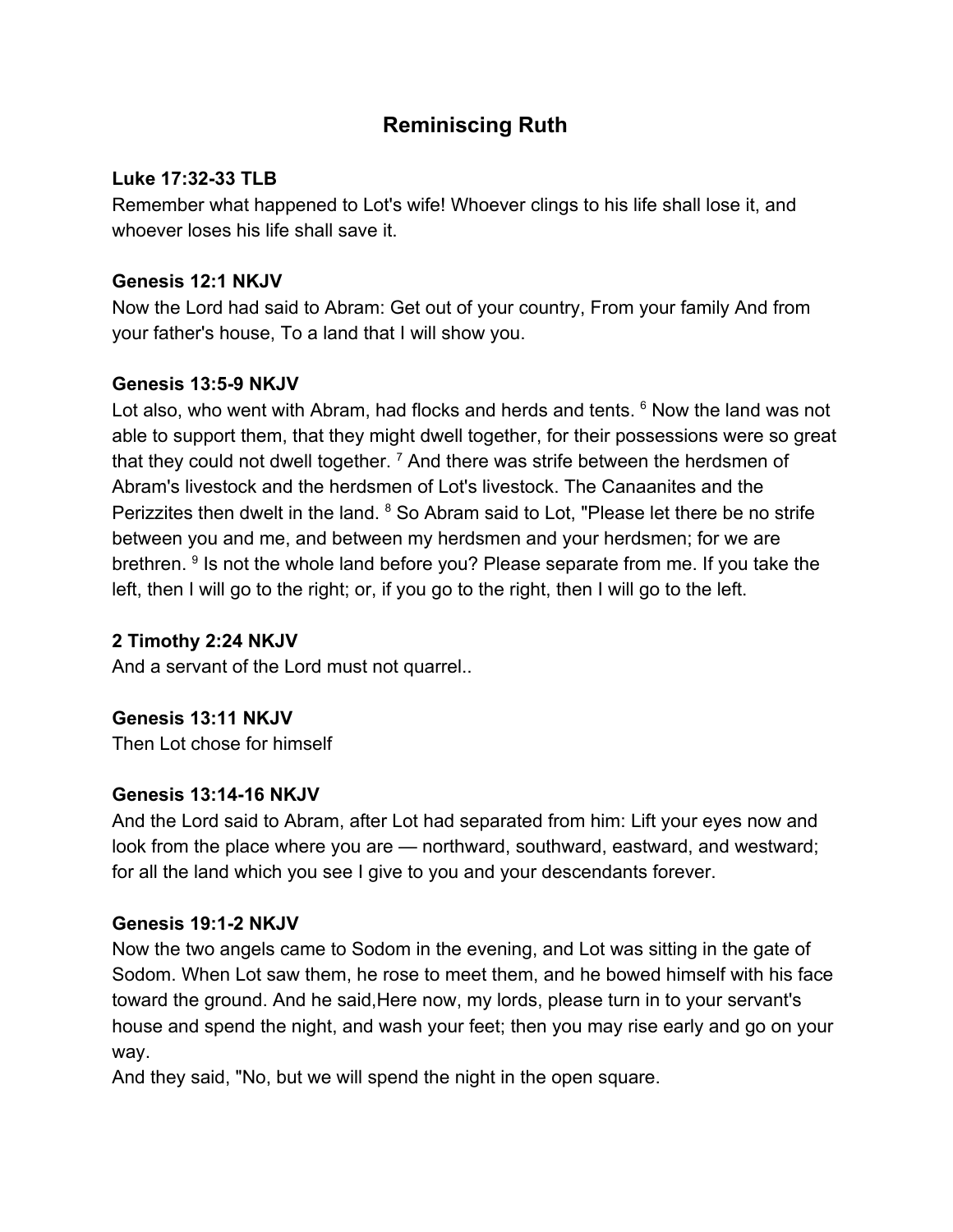### **Hebrews 13:2-3 NKJV**

Do not forget to entertain strangers, for by so doing some have unwittingly entertained angels.

## **Genesis 19:17 NKJV**

So it came to pass, when they had brought them outside, that he said, "Escape for your life! Do not look behind you nor stay anywhere in the plain. Escape to the mountains, lest you be destroyed.

# **1 John 2:16-17 NLT**

For the world offers only a craving for physical pleasure, a craving for everything we see, and pride in our achievements and possessions. These are not from the Father, but are from this world. And this world is fading away, along with everything that people crave. But anyone who does what pleases God will live forever.

### **Genesis 19:26 NIV**

But Lot's wife looked back, and she became a pillar of salt.

### **Matthew 1:2-6 NKJV**

Abraham begot Isaac, Isaac begot Jacob, and Jacob begot Judah and his brothers. Judah begot Perez and Zerah by Tamar, Perez begot Hezron, and Hezron begot Ram. Ram begot Amminadab, Amminadab begot Nahshon, and Nahshon begot Salmon. Salmon begot Boaz by Rahab, Boaz begot Obed by Ruth, Obed begot Jesse, and Jesse begot David the king.

#### **Ruth 1:14-16 NKJV**

Then they lifted up their voices and wept again; and Orpah kissed her mother-in-law, but Ruth clung to her. And she said, "Look, your sister-in-law has gone back to her people and to her gods; return after your sister-in-law. But Ruth said: Entreat me not to leave you, Or to turn back from following after you; For wherever you go, I will go; And wherever you lodge, I will lodge;

Your people shall be my people, And your God, my God.

#### **Ruth 1:17 NKJV**

Where you die, I will die, And there will I be buried. The Lord do so to me, and more also, If anything but death parts you and me."